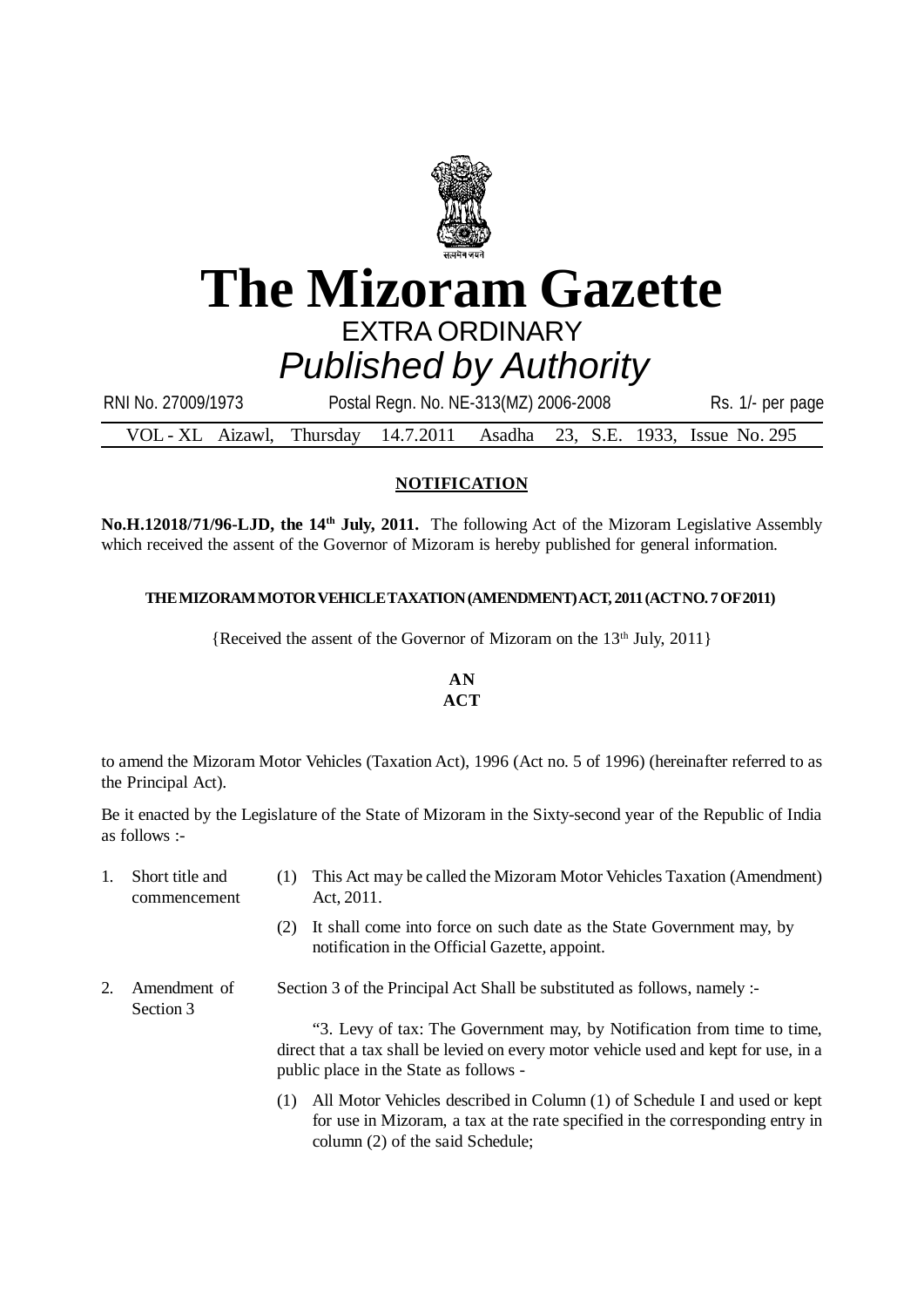(3) All motor cars, not being transport vehicles, described in Part 'B' of Schedule II and used or kept for use in Mizoram, on their first registration in Mizoram, a life-time tax at the amount specified in the corresponding column of the said part."

Provided that the rates of tax specified for transport vehicles shall not exceed the maximum specified in column (2) of the Schedule I in respect of the classes of motor vehicles fitted with pneumatic tyres specified in the corresponding entry in column (1) thereof;

Provided further that in respect of a chassis of motor vehicles passing through this State from a manufacturer to a dealer under temporary certificate of registration for a period not exceeding seven days, the rate of tax shall be one-twentieth of the tax payable for a quarter specified in column (2) of Schedule I.

- 3. Amendment of In Sub-Section (1) of section 4 of the Principal Act, for, the word 'under this Section 4 Act' and 'motor vehicles' the words 'under sub section 1 of section 3 of the Act' and 'transport vehicles,' shall be substituted respectively.
	- (2) In Section 4 of the Principal Act, after sub-section (6), a new section 7 and 8 shall be inserted, namely :-

"(7) the owner of a motor cycle, not being transport vehicle, being less than 15 years old, which is already registered in Mizoram and the tax in respect of which is being paid annually under the Mizoram Motor Vehicle (Taxation) Act, 1996, shall, from the date of commencement of this Act, pay lifetime tax at the rate specified in Part 'A' of Schedule II in lieu of the annual tax under that Act on the expiry of the period for which the annual tax under that Act has been paid.

(8) the owner of any motor car, not being transport vehicles being less than 15 years old, which is already registered in Mizoram and the annual tax in respect of which is being paid under the Mizoram Motor Vehicles (Taxation) Act, 1996, shall, from the date of commencement of this Act, pay life-time tax at the rate specified in Part 'B' of Schedule II, in lieu of annual tax under the Mizoram Motor Vehicles (Taxation) Act, 1996 (Act No. 5 of 1996) on the expiry of the period for which the annual tax as aforesaid has been paid."

4. Amendment of Sub-section (1)  $\&$  (2) of section 17 of the Principal Act, shall be substituted Section 17 by the following namely :-

"17. Power to amend Schedule:

- (1) The Government may, by notification in the Official Gazette, increase or, as the case may be, decrease from time to time, the rate(s) specified in the Schedule I and Schedule II in relation to any motor vehicles."
- 5. Amendment of For the Schedule to the Principal Act, the following Schedule I & II shall be Schedule I & II substituted, namely :-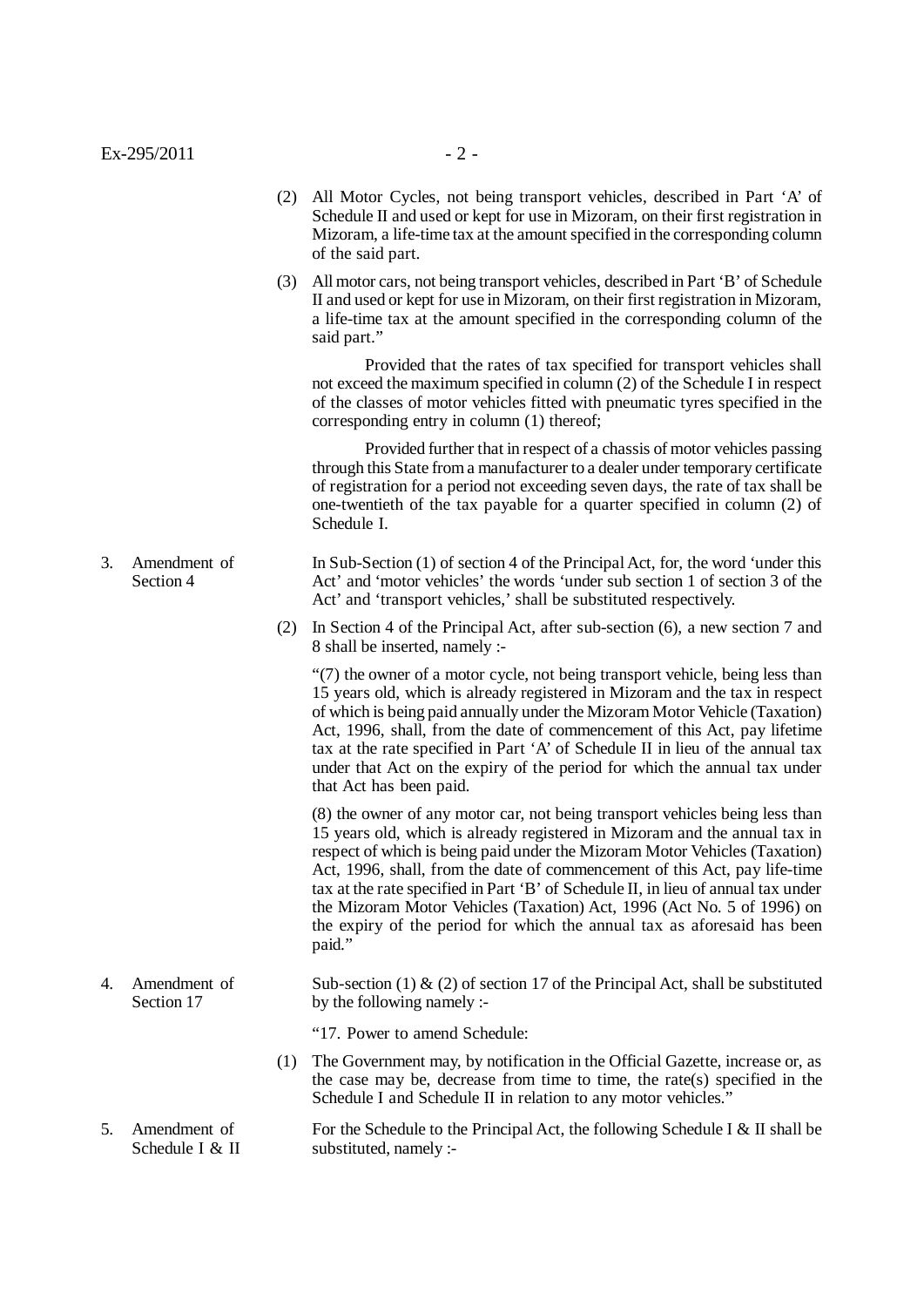### **SCHEDULE-I [See Section 3 (1)] RATE OF TAX ON VEHICLES**

|               | <b>Description of</b><br><b>Motor Vehicles</b>                                                                                         | Annual Rate of tax for each<br><b>Motor Vehicle</b>                                                                       |  |  |
|---------------|----------------------------------------------------------------------------------------------------------------------------------------|---------------------------------------------------------------------------------------------------------------------------|--|--|
|               | (1)                                                                                                                                    | (2)                                                                                                                       |  |  |
| Group         | Motor Vehicles fitted solely with pneumatic tyres                                                                                      | <b>Rupees</b>                                                                                                             |  |  |
| $\mathbf I$   | Motor Vehicles (including tricycles) used for<br>transport or haulage of goods or materials the<br>registered laden weight of which :- |                                                                                                                           |  |  |
| a)            | Does not exceed one tonne                                                                                                              | Eight hundred only                                                                                                        |  |  |
| b)            | Exceeds one tonne but does not exceed two tonnes                                                                                       | One thousand five hundred only                                                                                            |  |  |
| $\mathbf{c})$ | Exceeds two tonnes but does not exceed four tonnes                                                                                     | Two thousand five hundred only                                                                                            |  |  |
| $\rm d$       | Exceeds four tonnes but does not exceed six tonnes                                                                                     | Three thousand five hundred only                                                                                          |  |  |
| e)            | Exceeds six tonnes but does not exceed eight tonnes                                                                                    | Four thousand five hundred only                                                                                           |  |  |
| f)            | Exceeds eight tonnes but does not exceed nine tonnes                                                                                   | Five thousand only                                                                                                        |  |  |
| g)            | Exceeds nine tonnes but does not exceed ten tonnes                                                                                     | Five thousand five hundred only                                                                                           |  |  |
| h)            | Exceeds ten tonnes                                                                                                                     | The rates specified in (g) above<br>plus five hundred for every one<br>tonne or part thereof in addition to<br>10 tonnes. |  |  |
| $\mathbf{I}$  | Motor Vehicles (including tricycles) plying<br>intra-state for hire and used for the transport<br>of passengers when :-                |                                                                                                                           |  |  |
| a)            | Licensed to carry not more than two (excluding driver)                                                                                 | Two hundred fifty only                                                                                                    |  |  |
| b)            | Licensed to carry in all more than two but not more<br>than four passengers (excluding driver and conductor)                           | Eight hundred fifty only                                                                                                  |  |  |
| $\mathbf{c})$ | Licensed to carry in all more than four passengers but<br>not more than six passengers (excluding driver and<br>conductor)             | One thousand five hundred only                                                                                            |  |  |
| $\mathbf{d}$  | Licensed to carry in all more than six passengers but<br>not more than twelve passengers (excluding driver<br>and conductor)           | Two thousand five hundred only                                                                                            |  |  |
| e)            | Licensed to carry in all more than twelve passengers<br>but not more than eighteen passengers (excluding<br>driver and conductor)      | Three thousand five hundred only                                                                                          |  |  |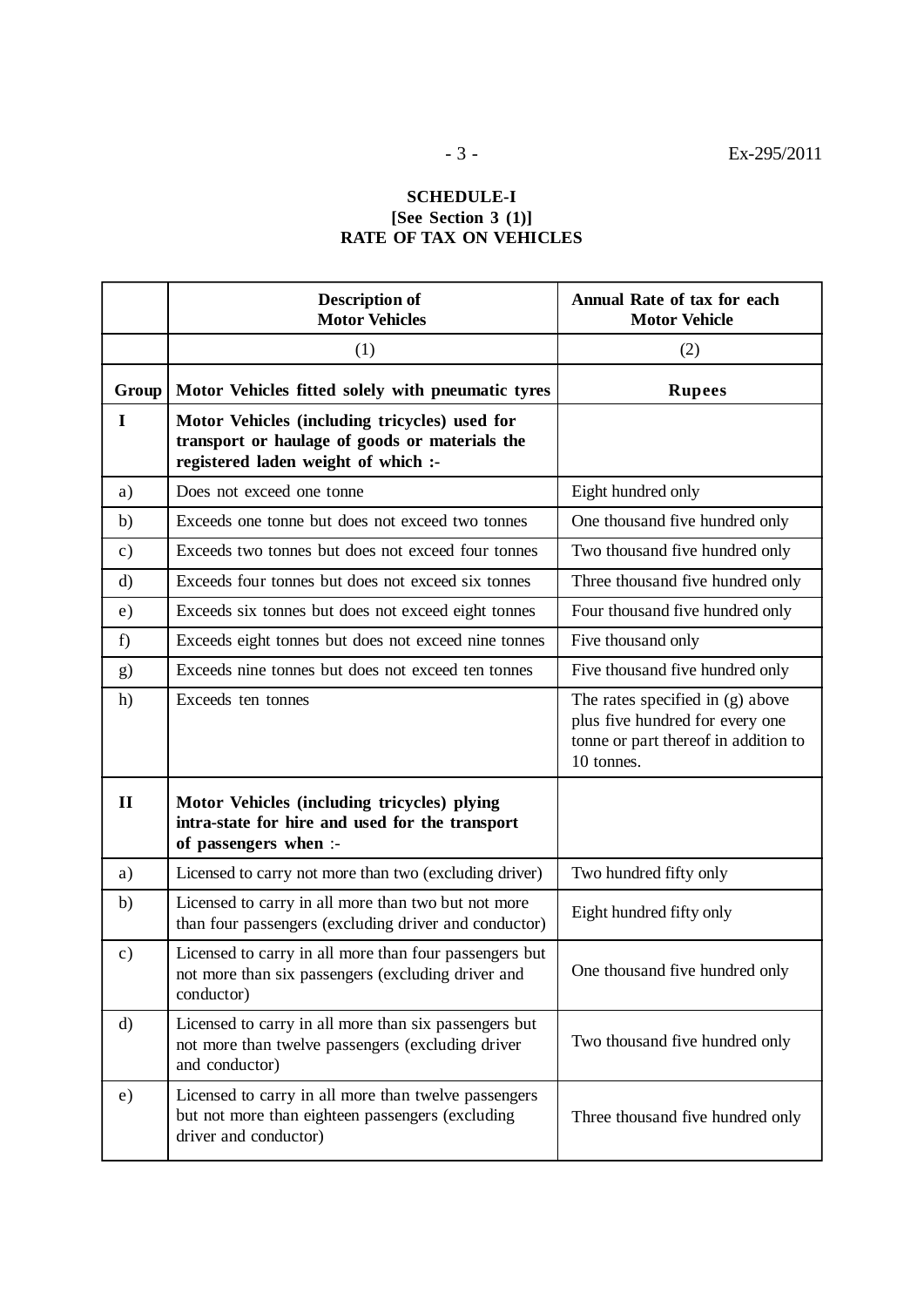| f)            | Licensed to carry in all more than eighteen passengers<br>(excluding driver and conductor)                                                                                                                                                                                                         | The rates specified in (d) above<br>plus one hundred twenty for every<br>passenger in addition to eighteen<br>passengers |  |
|---------------|----------------------------------------------------------------------------------------------------------------------------------------------------------------------------------------------------------------------------------------------------------------------------------------------------|--------------------------------------------------------------------------------------------------------------------------|--|
| III           | Motor Vehicles (including tricycles) plying<br>inter-states for hire and used for the transport<br>of passengers (Tourist Vehicles) when :-                                                                                                                                                        |                                                                                                                          |  |
| a)            | Licensed to carry in all more than two but not more<br>than four passengers (excluding driver and conductor)                                                                                                                                                                                       | One thousand only                                                                                                        |  |
| b)            | Licensed to carry in all more than four passengers<br>but not more than six passengers (excluding driver<br>and conductor)                                                                                                                                                                         | Two thousand only                                                                                                        |  |
| $\mathbf{c})$ | Licensed to carry in all more than six passengers but<br>not more than twelve passengers (excluding driver<br>and conductor)                                                                                                                                                                       | Three thousand only                                                                                                      |  |
| $\mathbf{d}$  | Licensed to carry in all more than twelve passengers<br>but not more than eighteen passengers (excluding<br>driver and conductor)                                                                                                                                                                  | Four thousand only                                                                                                       |  |
| e)            | Licensed to carry more than eighteen passengers<br>(excluding driver and conductor)                                                                                                                                                                                                                | The rates specified in (d) above<br>plus one hundred fifty for every<br>passenger in addition to eighteen<br>passengers  |  |
| IV            | <b>Special Purpose: Transport Vehicles like:</b><br>Prime-mover, Tractor, Ambulance, Animal<br>Ambulance, Mobile workshop/ X-Van, Mobile<br>canteen, Cash van, Camper van/Trailer, Hearse,<br>Fire-fighting vehicles, Other Special Transport<br>Vehicles not specified elsewhere in this Schedule |                                                                                                                          |  |
| a)            | Unladen weigth up to 500 kgs                                                                                                                                                                                                                                                                       | Five hundred only                                                                                                        |  |
| b)            | Unladen weigth exceeding 500 kgs but less than<br>$2000$ kgs                                                                                                                                                                                                                                       | Two thousand only                                                                                                        |  |
| c)            | Unladen weigth exceeding 2000 kgs but less than<br>$4000$ kgs                                                                                                                                                                                                                                      | Three thousand five hundred only                                                                                         |  |
| $d$ ).        | Unladen weigth exceeding 4000 kgs but less than<br>8000 kgs                                                                                                                                                                                                                                        | Five thousand only                                                                                                       |  |
| e)            | Unladen weigth exceeding 8000 kgs                                                                                                                                                                                                                                                                  | Seven thousand five hundred plus<br>four hundred for every additional<br>500 kgs or part thereof above 8000<br>kgs       |  |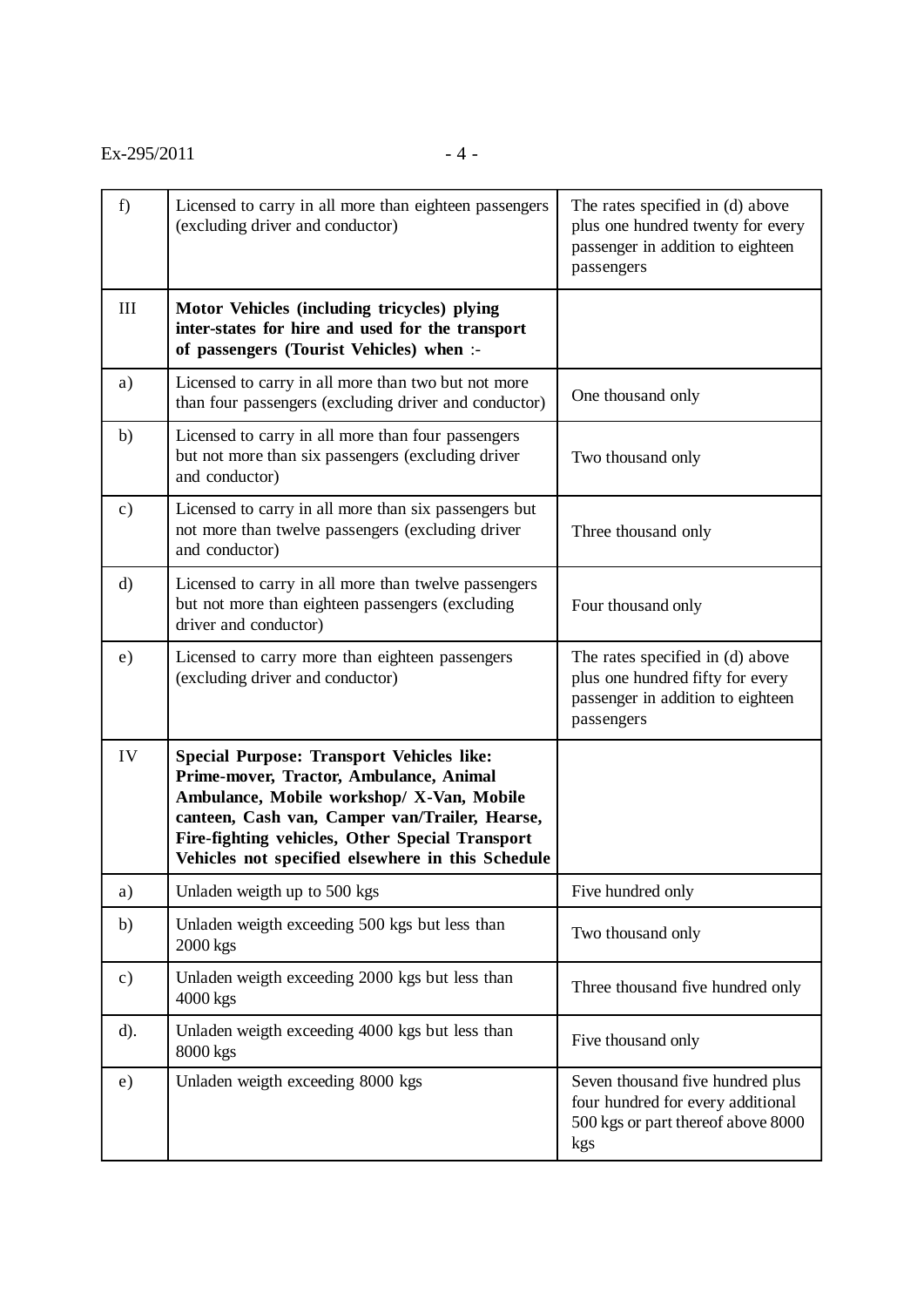| $\mathbf{V}$  | <b>Articulated Trailers</b>                                                                                                                                                                                                                                                                                                                                                                                                                                                          |                                                                                                                    |
|---------------|--------------------------------------------------------------------------------------------------------------------------------------------------------------------------------------------------------------------------------------------------------------------------------------------------------------------------------------------------------------------------------------------------------------------------------------------------------------------------------------|--------------------------------------------------------------------------------------------------------------------|
| a)            | Gross Vehicle Weight up to 22600 kgs                                                                                                                                                                                                                                                                                                                                                                                                                                                 | Twelve thousand only                                                                                               |
| b)            | Gross Vehicle Weight exceeding 22600 kgs but less<br>than 26400 kgs                                                                                                                                                                                                                                                                                                                                                                                                                  | Fifteen thousand only                                                                                              |
| $\mathbf{c})$ | Gross Vehicle Weight exceeding 26400 kgs but less<br>than 36600 kgs                                                                                                                                                                                                                                                                                                                                                                                                                  | Twenty five thousand only                                                                                          |
| $\mathbf{d}$  | Gross Vehicle Weight exceeding 36600 kgs but less<br>than 50000 kgs                                                                                                                                                                                                                                                                                                                                                                                                                  | Thirty thousand only                                                                                               |
| e)            | Gross Vehicle Weight above 50000 kgs                                                                                                                                                                                                                                                                                                                                                                                                                                                 | Thirty thousand plus five hundred<br>for every additional GVW or part<br>thereof above 50000 kgs                   |
| VI            | <b>Special Purpose: Non-Transport Vehicles like:</b><br>Fork lift, Vehicle/ Trailer fitted with equipment<br>like Rig, Generator, Compressor, etc., Crane<br>mounted Vehicles, Tractor, Trailer to carry<br>personal effects, Tower wagons & Tree trimming<br>vehicles, Tow-Trucks, Breakdown van, Recovery<br>vehicles, etc., Omni bus for private use, Camper<br>van/trailer for private use, Other Special Non-<br>Transport Vehicles not specified elsewhere in<br>this Schedule |                                                                                                                    |
| a)            | Unladen weigth up to 500 kgs                                                                                                                                                                                                                                                                                                                                                                                                                                                         | Five hundred only                                                                                                  |
| b)            | Unladen weigth exceeding 500 kgs but less than<br>2000 kgs                                                                                                                                                                                                                                                                                                                                                                                                                           | Two thousand only                                                                                                  |
| $\mathbf{c})$ | Unladen weigth exceeding 2000 kgs but less than<br>4000 kgs                                                                                                                                                                                                                                                                                                                                                                                                                          | Three thousand five hundred only                                                                                   |
| $\rm d)$      | Unladen weigth exceeding 4000 kgs but less than<br>8000 kgs                                                                                                                                                                                                                                                                                                                                                                                                                          | Five thousand only                                                                                                 |
| e)            | Unladen weigth exceeding 8000 kgs.                                                                                                                                                                                                                                                                                                                                                                                                                                                   | Seven thousand five hundred plus<br>four hundred for every additional<br>500 kgs or part thereof above 8000<br>kqs |
| VII           | <b>Special purpose: Non-Transport Vehicles:</b>                                                                                                                                                                                                                                                                                                                                                                                                                                      |                                                                                                                    |
| a)            | <b>Invalid Carriage</b>                                                                                                                                                                                                                                                                                                                                                                                                                                                              | Three hundred only                                                                                                 |
| b)            | Three-wheeler for personal use                                                                                                                                                                                                                                                                                                                                                                                                                                                       | One thousand five hundred only                                                                                     |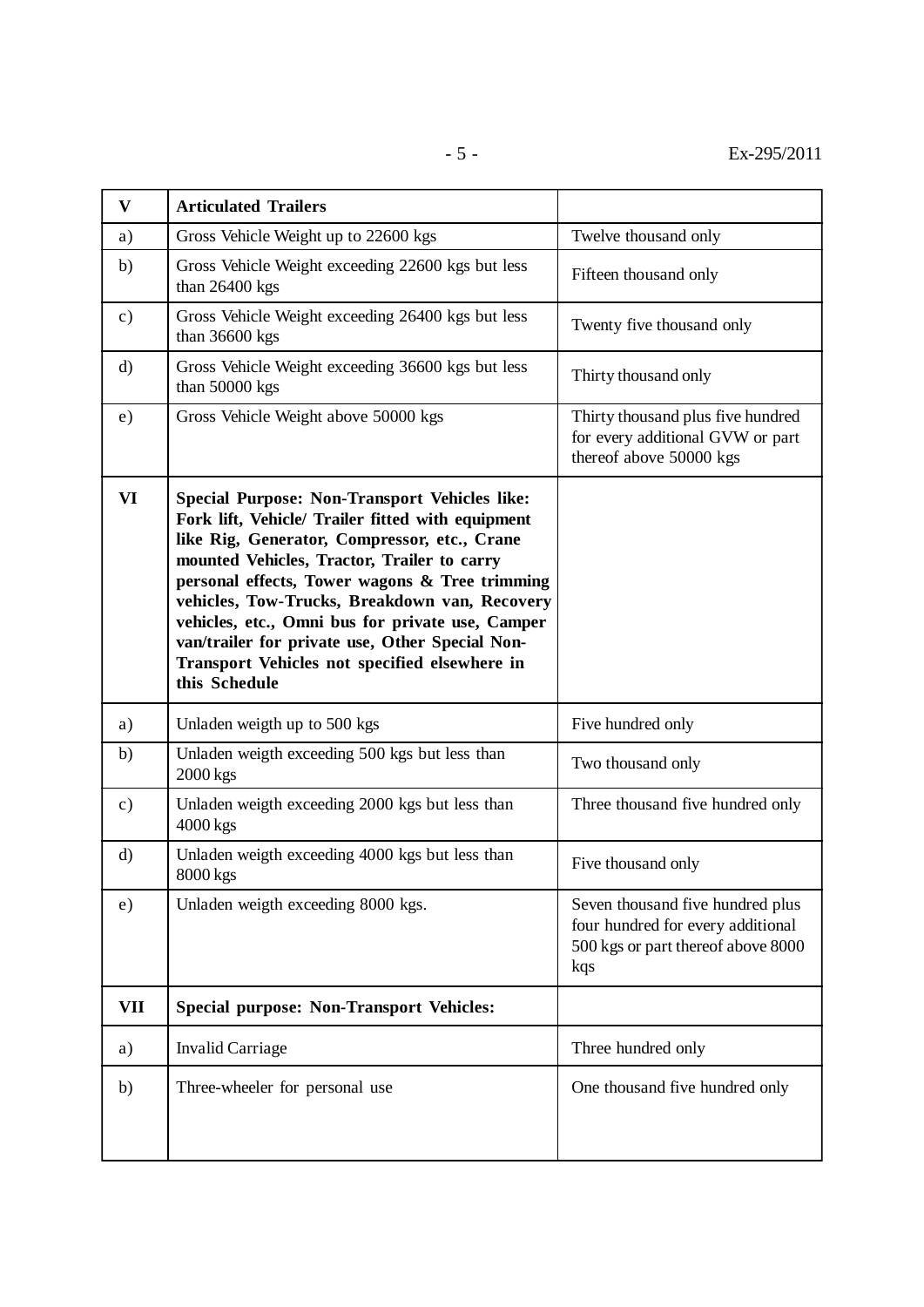### **SCHEDULE-II**

**[ See Section 3 (2) ]**

### **PART-A LIFE-TIME TAX ON TWO - WHEELERS (MOTOR CYCLE & SCOOTER) (Not being Transport Vehicles)**

## **(Less than 15 years old)**

| SI.<br>No.     | Age of Vehicle          | Upto<br><b>100cc</b> | Above<br><b>100cc</b> | Above<br><b>200cc</b> | Above<br><b>300cc</b> |
|----------------|-------------------------|----------------------|-----------------------|-----------------------|-----------------------|
| $\mathbf{1}$   | $\overline{2}$          | 3                    | $\overline{4}$        | 5                     | 6                     |
| $\mathbf{1}$   | New upto 1 year         | 1,500.00             | 3,000.00              | 4,500.00              | 6,000.00              |
| $\overline{2}$ | Between 1 and 2 years   | 1,400.00             | 2,800.00              | 4,200.00              | 5,600.00              |
| 3              | Between 2 and 3 years   | 1,300.00             | 2,600.00              | 3,900.00              | 5,200.00              |
| $\overline{4}$ | Between 3 and 4 years   | 1,200.00             | 2,400.00              | 3,600.00              | 4,800.00              |
| 5              | Between 4 and 5 years   | 1,100.00             | 2,200.00              | 3,300.00              | 4,400.00              |
| 6              | Between 5 and 6 years   | 1,000.00             | 2,000.00              | 3,000.00              | 4,000.00              |
| $\overline{7}$ | Between 6 and 7 years   | 900.00               | 1,800.00              | 2,700.00              | 3,600.00              |
| 8              | Between 7 and 8 years   | 800.00               | 1,600.00              | 2,400.00              | 3,200.00              |
| 9              | Between 8 and 9 years   | 700.00               | 1,400.00              | 2,100.00              | 2,800.00              |
| 10             | Between 9 and 10 years  | 600.00               | 1,200.00              | 1,800.00              | 2,400.00              |
| 11             | Between 10 and 11 years | 500.00               | 1,000.00              | 1,500.00              | 2,000.00              |
| 12             | Between 11 and 12 years | 400.00               | 800.00                | 1,200.00              | 1,600.00              |
| 13             | Between 12 and 13 years | 300.00               | 600.00                | 900.00                | 1,200.00              |
| 14             | Between 13 and 14 years | 200.00               | 400.00                | 600.00                | 800.00                |
| 15             | More than 14 years      | 100.00               | 200.00                | 300.00                | 400.00                |